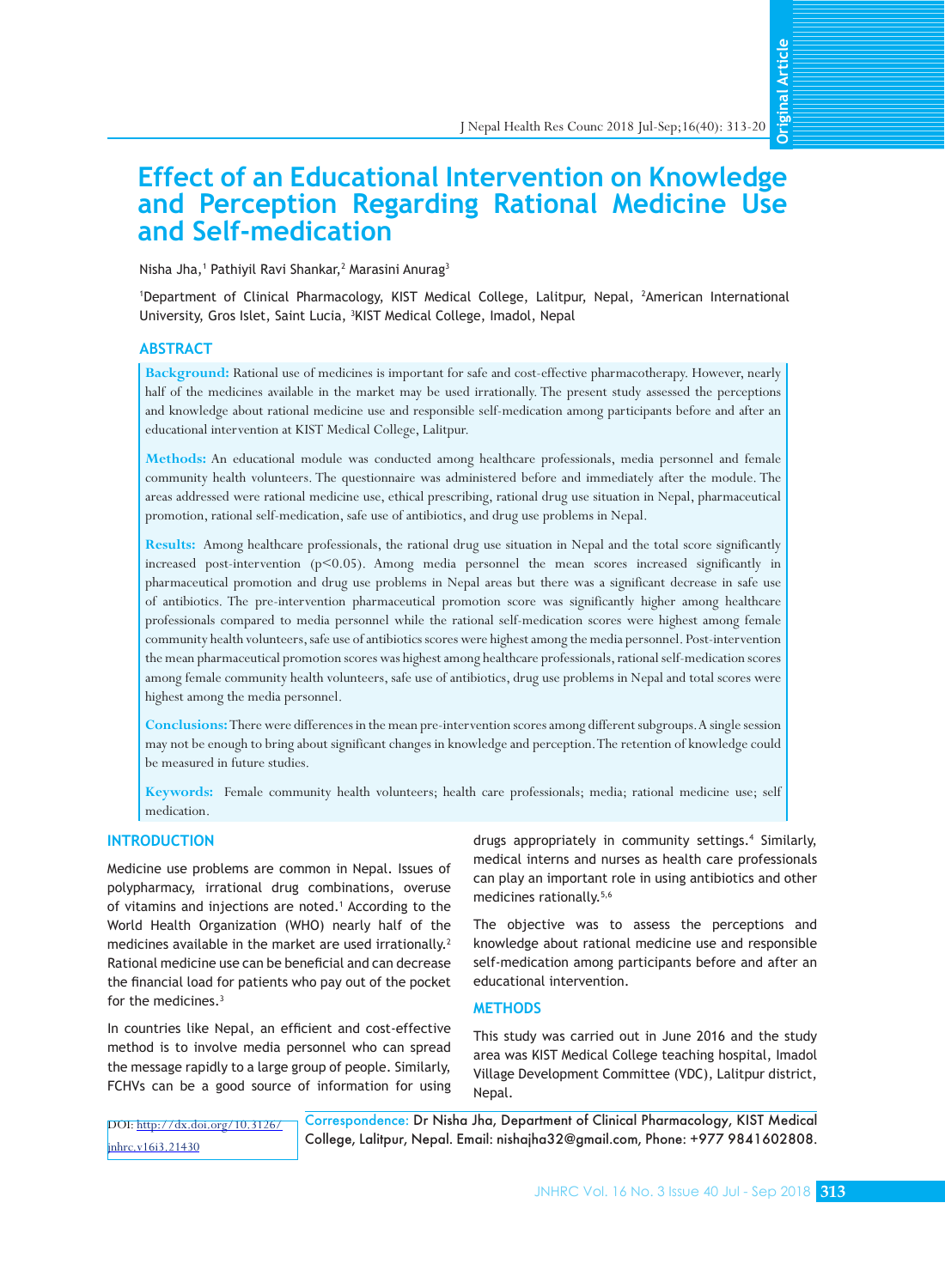This study was conducted among participants from three different groups. First group comprised of healthcare professionals (HCPs) including medical interns and nurses working at KIST Medical College. Second group was the media personnel. The third group was female community health volunteers (FCHVs) working at the adjacent health posts. The number of participants was twenty from each group and sixty in total. The sampling method used was convenience sampling and the type of the study was cross sectional. The participation was based on the availability and willingness of the study participants.

A questionnaire was developed based on discussion among the investigators and a review of the literature. Demographic information like gender, age, profession, ethnicity, educational qualifications, and working area was noted. The questionnaire had seven sections under the main theme of rational medicine use. Respondent's knowledge and perception was measured using a set of 36 statements. The different sections were rational drug use (RDU), ethical prescribing (EP), situation of rational drug use in Nepal (SRDUN), pharmaceutical promotion (PP), responsible self-medication (RSM), safe use of antibiotics (SUA) and drug use problems in Nepal (DUPN).

Each section consisted of five statements except the RSM section where there were six statements. The various sections in the questionnaire were developed following a thorough review of literature in the area of rational medicine use in Nepal.<sup>2-5</sup> Scoring of the statements was done by using the following key:  $(1 -$  strongly disagree with the statement,  $2=$  disagree with the statement,  $3=$ neutral, 4= agree with the statement, 5= strongly agree with the statement.) Participants were informed to use whole numbers only for scoring.

The section score was obtained by adding the scores for all the statements present in the sections. Similarly, the overall total score was obtained by adding the total scores of all the sections. These scores were obtained both before and after the educational intervention.

The questionnaire included questions based on knowledge and perception studies about rational medicine use in Nepal.4 Manuscripts and published papers describing similar research and methodological issues were also studied.<sup>3,5-6</sup> After finalizing the statements, these were further discussed with other faculty members of the pharmacology department of KIST Medical College for their comments and suggestions. Readability and ease of comprehension of statements was used for face validity. The questionnaire was developed in English, and then translated into Nepali for better understanding by the respondents.

Educational intervention was conducted among participants. The areas addressed were rational drug use, ethical prescribing, rational drug use situation in Nepal, pharmaceutical promotion, rational self-medication, safe use of antibiotics, and drug use problems in Nepal which is the same as the areas addressed in the questionnaire. The duration of the educational program was 6 hours for each group of participants. While the areas addressed were broadly similar for the different groups, the sessions were activity-based and the responses from and participation of the respondents influenced the level of the discussion. The facilitators were experienced in adult, activity-based learning and ensured that the participants were active and the educational objectives of the sessions were addressed. The language used for sharing the information was Nepali for media personnel and female community health volunteers for better understanding. For the HCPs a mixture of English and Nepali was used.

The FCHV were recruited by disseminating the information about the training programme to the respective wards of the Imadol VDC. Depending on availability and interest, the participants were sent by the various wards. The media people were recruited on the basis of their experience in the field of health journalism and their availability. Similarly, the interns and nurses were recruited from those working at KIST Medical College depending on their availability and interest from the hospital management.

The sample size calculation formula was not used to calculate the sample size. The number of participants was fixed at twenty participants per day taking into consideration the resources available.

A total of three days was assigned for the program. The resource persons were from department of pharmacology, KIST Medical College, Institute of Medicine, Nepalese Army Institute of Health Sciences and also from Department of Drug Administration (DDA).

The questionnaire was self-administered to the participants at the time of registration as a pre test and immediately after the training program as a post test. The bias was reduced as the questionnaire was selfadministered and so interviewer bias was reduced.

The collected data were analyzed using SPSS version 19.0 for Windows. The knowledge, and perception scores and the total scores were tested for normality of distribution using one sample Kolmogorov-Smirnov test. The samples were noted to follow a normal distribution and mean was calculated as a measure of central tendency, standard deviation as a measure of variance and parametric tests were used for comparison between different subgroups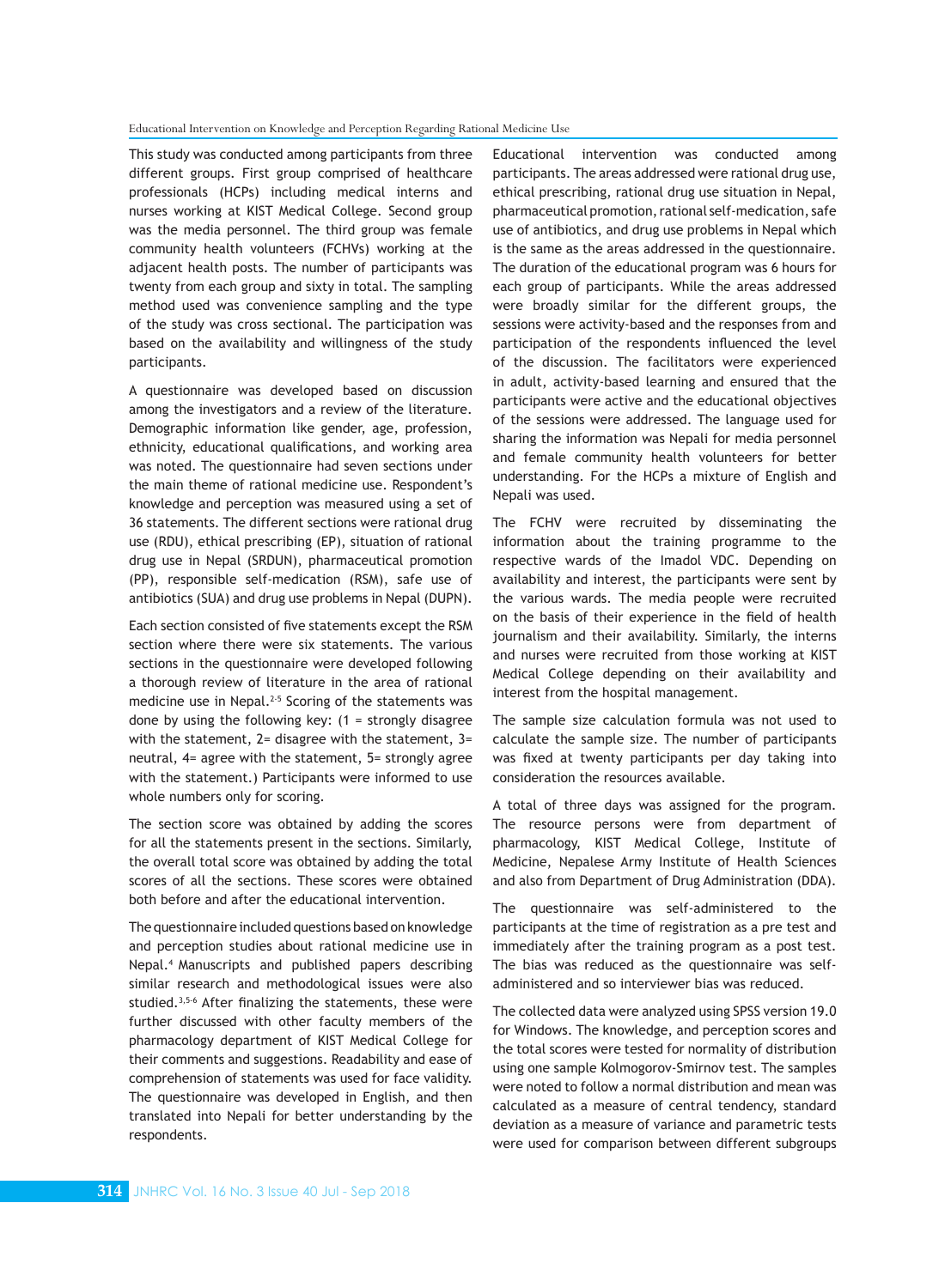of respondents and for comparison of scores pre and post-intervention. A p value less than 0.05 was taken as statistically significant.

This study was approved by the Institutional Research Committee of KIST Medical College. All participants were informed about the aims and objectives of the study and invited to participate. Verbal informed consent was obtained from all participants.

## **RESULTS**

Sixty individuals (Twenty each from media personnel, HCPs and FCHVs) participated. Among the media participants, 9 (45%) were male and 11 (55%) were female; for FCHVs, all the twenty participants were female. Among HCPs, 4 (20%) were male whereas, 16 (80%) were female. Maximum participants from the media group and HCPs were of age group 20-30 years. Similarly, for the female community health volunteers group, maximum participants were between 30-40 years of age. Participants from the media and FCHVs had a work experience of 5-10 years whereas for HCPs, the experience was less than 5 years. Majority of participants from FCHVs and HCPs were of Newar ethnicity. Table 1 show the demographics of the respondents who participated in the study.

| Table 1. Demographic characteristics of respondents |           |               |               |  |  |  |  |
|-----------------------------------------------------|-----------|---------------|---------------|--|--|--|--|
| $(n=20)$                                            |           |               |               |  |  |  |  |
|                                                     | Media     | <b>FCHVs</b>  | Healthcare    |  |  |  |  |
| Characteristic                                      | Personnel | <b>Number</b> | Professionals |  |  |  |  |
|                                                     | Number(%) | $(\%)$        | Number(%)     |  |  |  |  |
| Gender                                              |           |               |               |  |  |  |  |
| Male                                                | 9(45)     | 0(0)          | 4(20)         |  |  |  |  |
| Female                                              | 11(55)    | 20<br>(100)   | 16 (80)       |  |  |  |  |
| Age (in years)                                      |           |               |               |  |  |  |  |
| Below 20                                            | 1(5)      | 1(5)          | 0(0)          |  |  |  |  |
| $20 - 30$                                           | 10(50)    | 7(35)         | 19 (95)       |  |  |  |  |
| $30 - 40$                                           | 8(40)     | 10(50)        | 1(5)          |  |  |  |  |
| $40 - 50$                                           | 1(5)      | 2(10)         | 0(0)          |  |  |  |  |
| Experience (in years)                               |           |               |               |  |  |  |  |
| 2-5 Years                                           | 8(40)     | 5(25)         | 2(60)         |  |  |  |  |
| 5-10 Years                                          | 9(45)     | 10(50)        | 6(30)         |  |  |  |  |
| >10 Years                                           | 3(15)     | 5(25)         | 2(10)         |  |  |  |  |
| Ethnicity                                           |           |               |               |  |  |  |  |
| <b>Brahmin</b>                                      | 5(25)     | 1(5)          | 4(20)         |  |  |  |  |
| Chetri                                              | 7(40)     | 6(30)         | 9(45)         |  |  |  |  |
| Newar                                               | 6(30)     | 13(65)        | 5(25)         |  |  |  |  |
| <b>Others</b>                                       | 1(5)      | 0(0)          | 2(10)         |  |  |  |  |

Table 2 shows mean scores before and after intervention for FCHVs. Similarly, Table 3 shows mean scores before and after intervention for HCPs and Table 4 shows the same for media personnel. The scores before and after the intervention were compared using paired samples t-test. Table 5 shows various categories of scores among the three groups of participants pre-intervention and Table 6 shows various categories of scores among the three groups of participants post-intervention.

| Table 2: Mean scores among FCHVs before and after<br>the intervention |                               |         |
|-----------------------------------------------------------------------|-------------------------------|---------|
| Characteristic                                                        | Mean score (STD<br>Deviation) | P-value |
| <b>Rational Drug Use</b>                                              |                               |         |
| Before Intervention                                                   | 17.2(1.60)                    | 0.594   |
| After Intervention                                                    | 16.9(2.02)                    |         |
| <b>Ethical Prescribing</b>                                            |                               |         |
| <b>Before Intervention</b>                                            | 17.5(2.76)                    | 0.335   |
| After Intervention                                                    | 18.2 (1.97)                   |         |
| Situation of rational drug use in Nepal                               |                               |         |
| Before Intervention                                                   | 18.6 (4.21)                   |         |
| After Intervention                                                    | 19.2 (1.83)                   | 0.556   |
| <b>Pharmaceutical Promotion</b>                                       |                               |         |
| <b>Before Intervention</b>                                            | 17.7(1.94)                    |         |
| After Intervention                                                    | 18.3 (1.38)                   | 0.330   |
| Responsible Self- medication                                          |                               |         |
| Before Intervention                                                   | 20.1(2.35)                    |         |
| After Intervention                                                    | 18.6(3.18)                    | 0.086   |
| Safe use of antibiotics                                               |                               |         |
| <b>Before Intervention</b>                                            | 16.9(1.66)                    |         |
| After Intervention                                                    | 15.7 (2.44)                   | 0.079   |
| Drug use problems in Nepal                                            |                               |         |
| Before Intervention                                                   | 18.1(2.84)                    |         |
| After Intervention                                                    | 17.0(2.12)                    | 0.252   |
| Total score                                                           |                               |         |
| <b>Before Intervention</b>                                            | 126.26 (6.25)                 | 0.361   |
| <b>After Intervention</b>                                             | 124.05(7.35)                  |         |

| Table 3. Mean scores among Media Personnel before<br>and after the intervention. |                               |         |  |  |  |  |
|----------------------------------------------------------------------------------|-------------------------------|---------|--|--|--|--|
| Characteristic                                                                   | Mean score<br>(STD Deviation) | P-value |  |  |  |  |
| <b>Rational Drug Use</b>                                                         |                               |         |  |  |  |  |
| Before Intervention                                                              | 0.097                         |         |  |  |  |  |
| After Intervention                                                               |                               |         |  |  |  |  |
| Ethical Prescribing                                                              |                               |         |  |  |  |  |
| <b>Before Intervention</b>                                                       | 18.2(3.33)                    |         |  |  |  |  |
| After Intervention                                                               | 18.65 (2.47)                  | 0.628   |  |  |  |  |
| Situation of rational drug use in Nepal                                          |                               |         |  |  |  |  |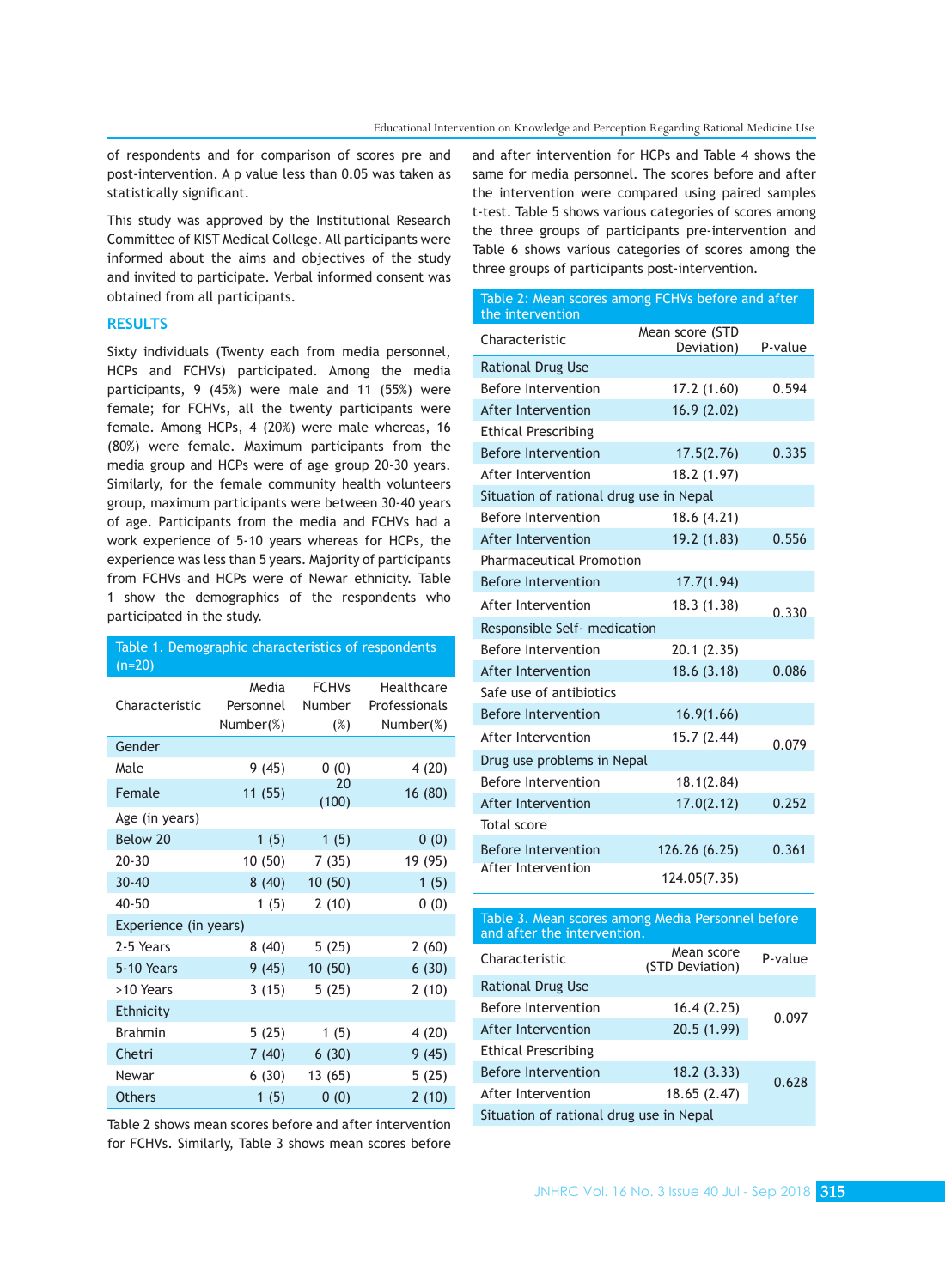| Before Intervention                                                                      | 18.8 (2.36)     | 0.044   | After Intervention              | 20.3(10.27)                             | 0.332 |  |  |
|------------------------------------------------------------------------------------------|-----------------|---------|---------------------------------|-----------------------------------------|-------|--|--|
| After Intervention                                                                       | 20.2(1.99)      |         | <b>Ethical Prescribing</b>      |                                         |       |  |  |
| <b>Pharmaceutical Promotion</b>                                                          |                 |         | <b>Before Intervention</b>      | 18.2(3.33)                              |       |  |  |
| <b>Before Intervention</b>                                                               | 19.9(4.02)      | 0.523   | After Intervention              | 18.6(2.47)                              | 0.294 |  |  |
| After Intervention                                                                       | 20.5(2.25)      |         |                                 | Situation of rational drug use in Nepal |       |  |  |
| Responsible Self- medication                                                             |                 |         | Before Intervention             | 18.8(2.38)                              |       |  |  |
| Before Intervention                                                                      | 17.8 (2.96)     | 0.298   | After Intervention              | 20.2(1.99)                              | 0.615 |  |  |
| After Intervention                                                                       | 16.7(3.76)      |         | <b>Pharmaceutical Promotion</b> |                                         |       |  |  |
| Safe use of antibiotics                                                                  |                 |         | Before Intervention             | 17.4(2.41)                              |       |  |  |
| <b>Before Intervention</b>                                                               | 17.2 (1.98)     | 0.067   | After Intervention              | 20.2(1.91)                              | 0.001 |  |  |
| After Intervention                                                                       | 19.2 (2.88)     |         | Responsible Self- medication    |                                         |       |  |  |
| Drug use problems in Nepal                                                               |                 |         | Before Intervention             | 17.8(2.96)                              |       |  |  |
| Before Intervention                                                                      | 17.2 (2.94)     | 0.067   | After Intervention              | 16.7(3.74)                              | 0.754 |  |  |
| After Intervention                                                                       | 19.2 (2.84)     |         | Safe use of antibiotics         |                                         |       |  |  |
| Total score                                                                              |                 |         | Before Intervention             | 19.0(2.67)                              |       |  |  |
| <b>Before Intervention</b>                                                               | 125.7 (10.34)   | 0.020   | After Intervention              | 16.0(3.57)                              | 0.008 |  |  |
| After Intervention                                                                       | 135.05(13.34)   |         | Drug use problems in Nepal      |                                         |       |  |  |
|                                                                                          |                 |         | Before Intervention             | 18.45(2.70)                             |       |  |  |
| Table 4: Mean scores before and after the intervention<br>among Healthcare Professionals |                 |         | After Intervention              | 21.5(2.87)                              | 0.005 |  |  |
| Characteristic                                                                           | Mean score (STD |         | Total score                     |                                         |       |  |  |
|                                                                                          | Deviation)      | P-value | <b>Before Intervention</b>      | 125.7 (10.34)                           |       |  |  |
| <b>Rational Drug Use</b>                                                                 |                 |         | After Intervention              | 135.0(13.34)                            | 0.743 |  |  |

Table 5: Various categories of scores pre-intervention among the three groups of participants

| Variable                                   | Categories   | Mean<br>score | p-value | Post hoc P value (if<br>significant in ANOVA) | Groups<br>involved  |
|--------------------------------------------|--------------|---------------|---------|-----------------------------------------------|---------------------|
| Rational drug use                          | <b>FCHVs</b> | 17.2          | 0.107   |                                               |                     |
|                                            | Media        | 17.9          |         | Not applicable                                | None                |
|                                            | <b>HCPs</b>  | 18.2          |         |                                               |                     |
|                                            | <b>FCHVs</b> | 17.5          |         |                                               |                     |
| Ethical prescribing                        | Media        | 17.8          | 0.746   | Not applicable                                | None                |
|                                            | <b>HCPs</b>  | 18.2          |         |                                               |                     |
|                                            | <b>FCHVs</b> | 18.6          | 0.418   |                                               | None                |
| Situation of Rational drug<br>use in Nepal | Media        | 19.8          |         | Not applicable                                |                     |
|                                            | <b>HCPs</b>  | 18.8          |         |                                               |                     |
| Pharmaceutical promotion                   | <b>FCHVs</b> | 17.7          | 0.019   |                                               | Media,              |
|                                            | Media        | 17.4          |         |                                               | <b>HCPs</b>         |
|                                            | <b>HCPs</b>  | 19.9          |         | 0.025                                         |                     |
| Responsible Self-medication                | <b>FCHVs</b> | 20.1          | 0.009   | 0.012                                         | FCHVs,              |
|                                            | Media        | 19.75         |         |                                               | <b>HCPs</b>         |
|                                            | <b>HCPs</b>  | 17.8          |         | 0.039                                         | Media,              |
| Safe use of antibiotics                    | <b>FCHVs</b> | 16.9          | 0.026   | 0.033                                         | <b>HCPs</b>         |
|                                            | Media        | 19.0          |         |                                               | FCHV <sub>s</sub> , |
|                                            | <b>HCPs</b>  | 17.2          |         |                                               | media               |
| Drug use problems in Nepal                 | <b>FCHVs</b> | 18.1          | 0.397   | Not applicable                                | None                |
|                                            | Media        | 18.4          |         |                                               |                     |
|                                            | <b>HCPs</b>  | 17.2          |         |                                               |                     |

Before Intervention 16.4 (2.25)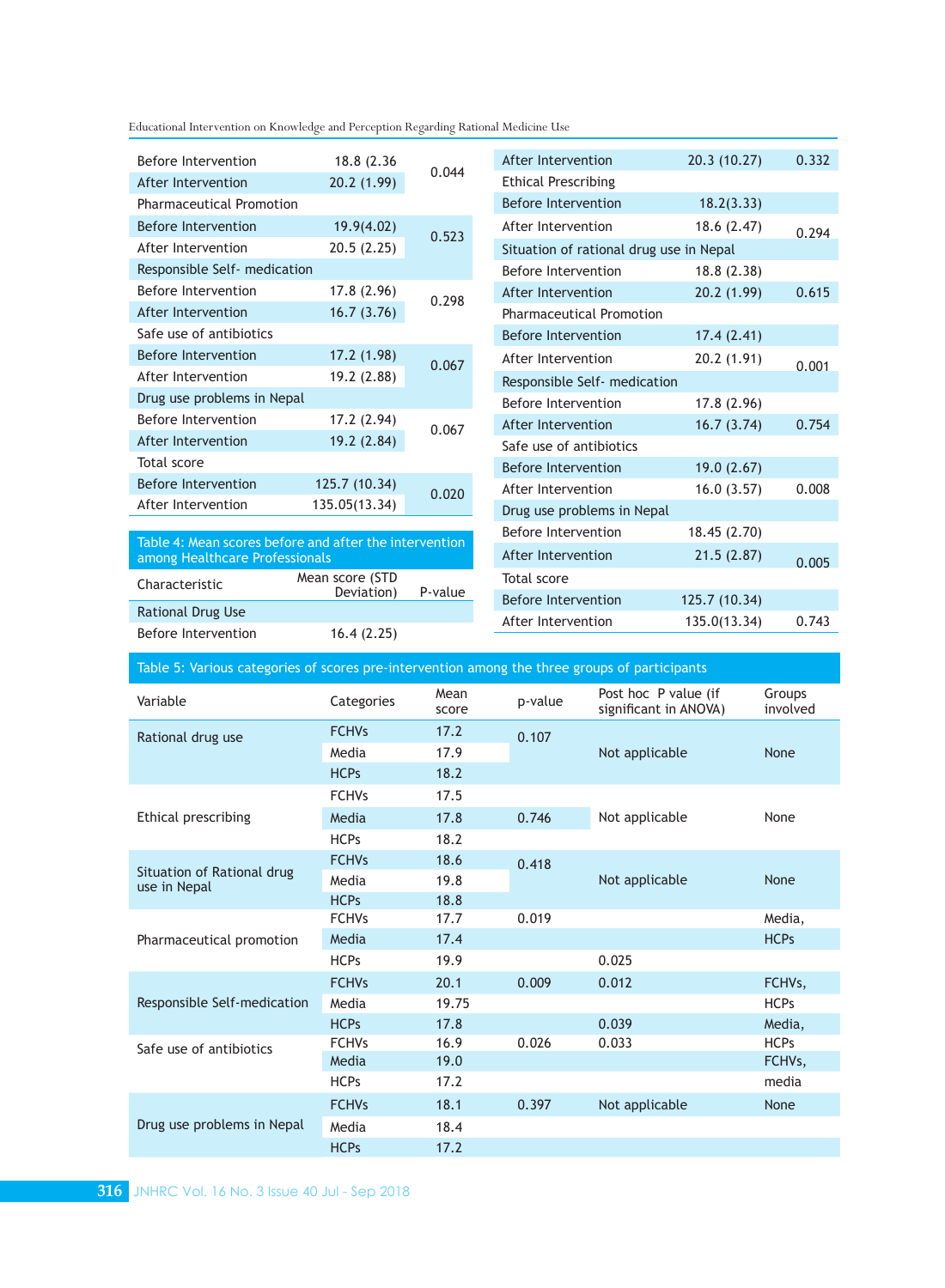| 130.1<br>Media<br>Total<br><b>HCPs</b><br>125.7<br>Table 6. Various categories of scores post-intervention among the three groups of participants.<br>Mean<br>Post hoc P value (if<br>Groups<br>Categories<br>Variable<br>p-value<br>involved<br>significant in ANOVA)<br>score<br>None<br><b>FCHVs</b><br>17.2<br>0.372<br>Not applicable<br>17.9<br>Rational drug use Post<br>Media<br><b>HCPs</b><br>18.2<br><b>FCHVs</b><br>17.5<br>0.838<br>Not applicable<br>None<br>17.8<br><b>Ethical Prescribing Post</b><br>Media<br><b>HCPs</b><br>18.2<br><b>FCHVs</b><br>18.6<br>0.096<br>None<br>Not applicable<br><b>Situation of Rational</b><br>19.8<br>Media<br>drug use in Nepal post<br>18.8<br><b>HCPs</b><br>0.001<br><b>FCHVs</b><br>17.7<br>0.006<br>FCHVs, media<br>Pharmaceutical<br>17.4<br>Media<br>FCHVs, HCPs<br>promotion post<br><b>HCPs</b><br>19.9<br>0.001<br>HCPs, media<br>0.001<br>20.1<br>< 0.001<br><b>FCHVs</b><br>FCHVs, HCPs<br>Responsible self-<br>19.7<br>Media<br>medication post<br><b>HCPs</b><br>17.8<br>16.9<br>0.001<br>0.001<br><b>FCHVs</b><br>HCPs, media<br>Safe use of antibiotics<br>19.0<br>Media<br>post<br><b>HCPs</b><br>0.003<br>17.2<br>FCHVs, media<br><b>FCHVs</b><br>18.1<br>0.001<br>< 0.001<br>Drug use problems in<br>18.4<br>Media<br>Nepal post |  | <b>FCHVs</b> |      | 126.2 | 0.235 | Not applicable | None |
|---------------------------------------------------------------------------------------------------------------------------------------------------------------------------------------------------------------------------------------------------------------------------------------------------------------------------------------------------------------------------------------------------------------------------------------------------------------------------------------------------------------------------------------------------------------------------------------------------------------------------------------------------------------------------------------------------------------------------------------------------------------------------------------------------------------------------------------------------------------------------------------------------------------------------------------------------------------------------------------------------------------------------------------------------------------------------------------------------------------------------------------------------------------------------------------------------------------------------------------------------------------------------------------------------------|--|--------------|------|-------|-------|----------------|------|
|                                                                                                                                                                                                                                                                                                                                                                                                                                                                                                                                                                                                                                                                                                                                                                                                                                                                                                                                                                                                                                                                                                                                                                                                                                                                                                         |  |              |      |       |       |                |      |
|                                                                                                                                                                                                                                                                                                                                                                                                                                                                                                                                                                                                                                                                                                                                                                                                                                                                                                                                                                                                                                                                                                                                                                                                                                                                                                         |  |              |      |       |       |                |      |
|                                                                                                                                                                                                                                                                                                                                                                                                                                                                                                                                                                                                                                                                                                                                                                                                                                                                                                                                                                                                                                                                                                                                                                                                                                                                                                         |  |              |      |       |       |                |      |
|                                                                                                                                                                                                                                                                                                                                                                                                                                                                                                                                                                                                                                                                                                                                                                                                                                                                                                                                                                                                                                                                                                                                                                                                                                                                                                         |  |              |      |       |       |                |      |
|                                                                                                                                                                                                                                                                                                                                                                                                                                                                                                                                                                                                                                                                                                                                                                                                                                                                                                                                                                                                                                                                                                                                                                                                                                                                                                         |  |              |      |       |       |                |      |
|                                                                                                                                                                                                                                                                                                                                                                                                                                                                                                                                                                                                                                                                                                                                                                                                                                                                                                                                                                                                                                                                                                                                                                                                                                                                                                         |  |              |      |       |       |                |      |
|                                                                                                                                                                                                                                                                                                                                                                                                                                                                                                                                                                                                                                                                                                                                                                                                                                                                                                                                                                                                                                                                                                                                                                                                                                                                                                         |  |              |      |       |       |                |      |
|                                                                                                                                                                                                                                                                                                                                                                                                                                                                                                                                                                                                                                                                                                                                                                                                                                                                                                                                                                                                                                                                                                                                                                                                                                                                                                         |  |              |      |       |       |                |      |
|                                                                                                                                                                                                                                                                                                                                                                                                                                                                                                                                                                                                                                                                                                                                                                                                                                                                                                                                                                                                                                                                                                                                                                                                                                                                                                         |  |              |      |       |       |                |      |
|                                                                                                                                                                                                                                                                                                                                                                                                                                                                                                                                                                                                                                                                                                                                                                                                                                                                                                                                                                                                                                                                                                                                                                                                                                                                                                         |  |              |      |       |       |                |      |
|                                                                                                                                                                                                                                                                                                                                                                                                                                                                                                                                                                                                                                                                                                                                                                                                                                                                                                                                                                                                                                                                                                                                                                                                                                                                                                         |  |              |      |       |       |                |      |
|                                                                                                                                                                                                                                                                                                                                                                                                                                                                                                                                                                                                                                                                                                                                                                                                                                                                                                                                                                                                                                                                                                                                                                                                                                                                                                         |  |              |      |       |       |                |      |
|                                                                                                                                                                                                                                                                                                                                                                                                                                                                                                                                                                                                                                                                                                                                                                                                                                                                                                                                                                                                                                                                                                                                                                                                                                                                                                         |  |              |      |       |       |                |      |
|                                                                                                                                                                                                                                                                                                                                                                                                                                                                                                                                                                                                                                                                                                                                                                                                                                                                                                                                                                                                                                                                                                                                                                                                                                                                                                         |  |              |      |       |       |                |      |
|                                                                                                                                                                                                                                                                                                                                                                                                                                                                                                                                                                                                                                                                                                                                                                                                                                                                                                                                                                                                                                                                                                                                                                                                                                                                                                         |  |              |      |       |       |                |      |
|                                                                                                                                                                                                                                                                                                                                                                                                                                                                                                                                                                                                                                                                                                                                                                                                                                                                                                                                                                                                                                                                                                                                                                                                                                                                                                         |  |              |      |       |       |                |      |
|                                                                                                                                                                                                                                                                                                                                                                                                                                                                                                                                                                                                                                                                                                                                                                                                                                                                                                                                                                                                                                                                                                                                                                                                                                                                                                         |  |              |      |       |       |                |      |
|                                                                                                                                                                                                                                                                                                                                                                                                                                                                                                                                                                                                                                                                                                                                                                                                                                                                                                                                                                                                                                                                                                                                                                                                                                                                                                         |  |              |      |       |       |                |      |
|                                                                                                                                                                                                                                                                                                                                                                                                                                                                                                                                                                                                                                                                                                                                                                                                                                                                                                                                                                                                                                                                                                                                                                                                                                                                                                         |  |              |      |       |       |                |      |
|                                                                                                                                                                                                                                                                                                                                                                                                                                                                                                                                                                                                                                                                                                                                                                                                                                                                                                                                                                                                                                                                                                                                                                                                                                                                                                         |  |              |      |       |       |                |      |
|                                                                                                                                                                                                                                                                                                                                                                                                                                                                                                                                                                                                                                                                                                                                                                                                                                                                                                                                                                                                                                                                                                                                                                                                                                                                                                         |  |              |      |       |       |                |      |
|                                                                                                                                                                                                                                                                                                                                                                                                                                                                                                                                                                                                                                                                                                                                                                                                                                                                                                                                                                                                                                                                                                                                                                                                                                                                                                         |  |              |      |       |       |                |      |
|                                                                                                                                                                                                                                                                                                                                                                                                                                                                                                                                                                                                                                                                                                                                                                                                                                                                                                                                                                                                                                                                                                                                                                                                                                                                                                         |  |              |      |       |       |                |      |
|                                                                                                                                                                                                                                                                                                                                                                                                                                                                                                                                                                                                                                                                                                                                                                                                                                                                                                                                                                                                                                                                                                                                                                                                                                                                                                         |  |              |      |       |       |                |      |
|                                                                                                                                                                                                                                                                                                                                                                                                                                                                                                                                                                                                                                                                                                                                                                                                                                                                                                                                                                                                                                                                                                                                                                                                                                                                                                         |  | <b>HCPs</b>  | 17.2 |       | 0.025 |                |      |
| <b>FCHVs</b><br>126.2<br>0.001<br>0.002<br>FCHVs, HCPs                                                                                                                                                                                                                                                                                                                                                                                                                                                                                                                                                                                                                                                                                                                                                                                                                                                                                                                                                                                                                                                                                                                                                                                                                                                  |  |              |      |       |       |                |      |
| 130.1<br>Media<br>FCHVs, media                                                                                                                                                                                                                                                                                                                                                                                                                                                                                                                                                                                                                                                                                                                                                                                                                                                                                                                                                                                                                                                                                                                                                                                                                                                                          |  |              |      |       |       |                |      |
| <b>HCPs</b><br>125.7<br>0.013<br>HCPs, FCHVs<br>Total post                                                                                                                                                                                                                                                                                                                                                                                                                                                                                                                                                                                                                                                                                                                                                                                                                                                                                                                                                                                                                                                                                                                                                                                                                                              |  |              |      |       |       |                |      |

There was no significant difference in the mean subcategory/section and total scores before and after the intervention among FCHVs. The total score before intervention was 126.26 and after the intervention the score was 124.05. Among media personnel, the RDUN scores significantly increased (from 18.8 to 20.2), and the total score increased from 125.7 to 135.05. Among HCPs the mean PP score increased significantly from 17.4 to 20.2 and DUPN scores increased significantly from 18.45 to 21.5 but there was a significant decrease in SUA scores from 19.0 to 16.0.

The pre-intervention PP score was significantly higher among HCPs compared to media personnel (19.9 as compared to 17.4) while the RSM scores were highest among FCHVs and media personnel compared to HCPs. The mean score was 20.1 among FCHVs, 19.75 among media personnel and 17.8 among HCPs. SUA scores were highest among the media (19.0). The score was significantly higher compared to the 16.9 among FCHVs.

Post-intervention the PP scores was significantly higher among HCPs (19.9) and FCHVs (17.7) compared to that among media personnel (17.4). The RSM scores were significantly higher among FCHVs (20.1) compared to media (19.75) and HCPs (17.8). SUA scores were significantly higher among Media (19.0) and HCPs (17.2) compared to FCHVs (16.9). DUPN scores postintervention were 18.1 among FCHVs, 18.4 among media and only 17.2 among HCPs. The total scores were 126.2 among FCHVs, 130.1 among media personnel and 125.7 among HCPs.

## **DISCUSSION**

Medicines are often used irrationally all over the world.<sup>7-13</sup> There are many reasons for irrational use of medicines like unethical and irrational prescribing, inappropriate self-medication, and inappropriate use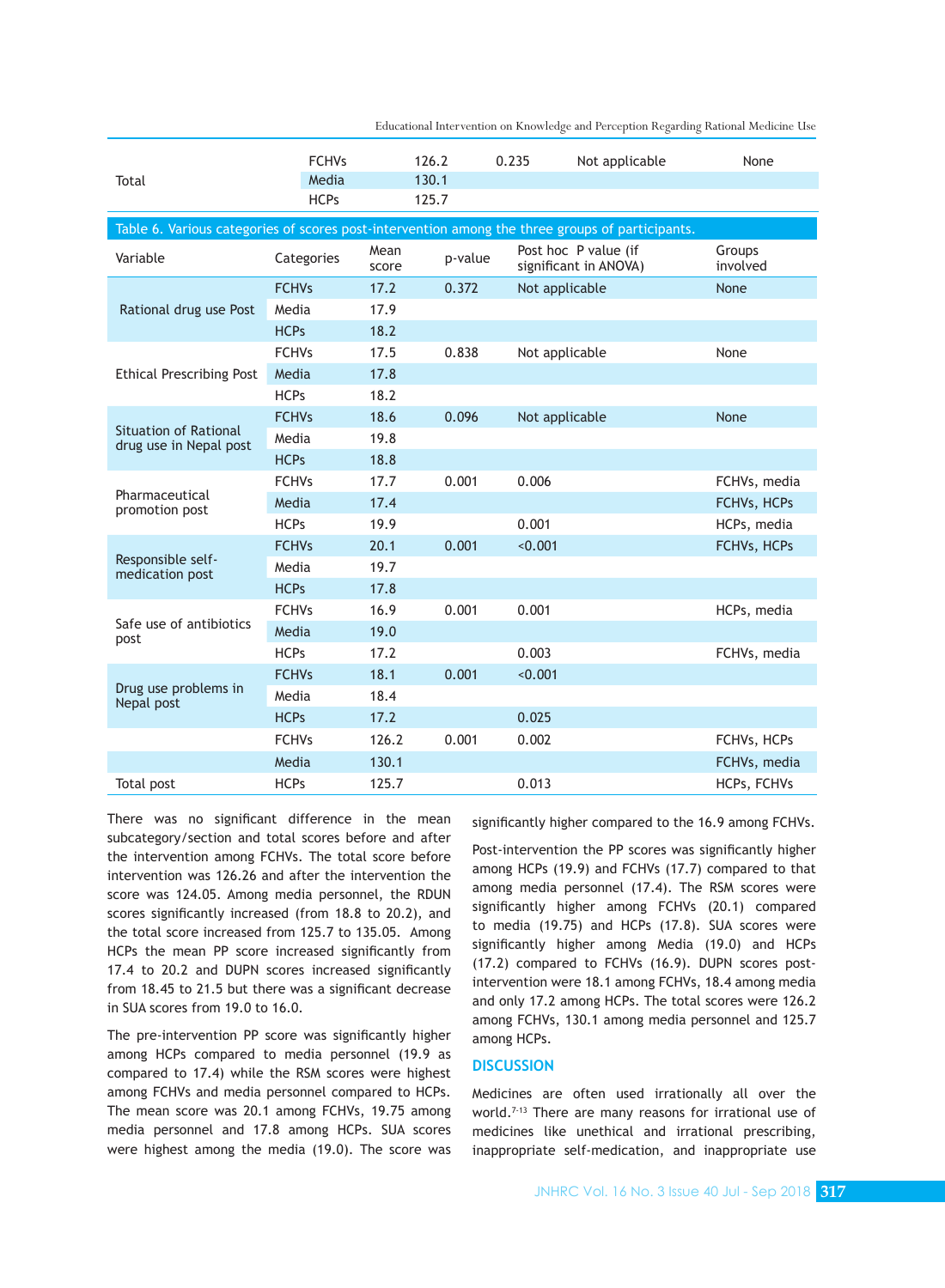of antibiotics. Aggressive pharmaceutical promotion by various pharmaceutical companies can also promote  $irrational$  medicine use. $14$  In the Nepalese context, weak enforcement of medicines regulation can also contributes to the irrational use of medicine.<sup>15</sup>

Most respondents were female and belonged to a younger age group. All FCHVs were of course female. The study was conducted in the Kathmandu valley and the institution has a number of female medical students and doctors. The location may account for the majority of the respondents being of Newar ethnicity.

Though most scores had increased among FCHVs, the increase was not statistically significant. Certain scores had declined and the short duration of the training session may be partly responsible. Also the post-session feedback was obtained in the evening immediately after the conclusion of the workshop and this may have affected the scores.

Among media personnel the mean PP and DUPN scores increased significantly but there was a significant decrease in SUA. Among other topics, the sessions were tailored to provide participants with knowledge about pharmaceutical promotion and drug use problems in the country. The scores for the media personnel improved significantly for safe use of antibiotics after the intervention. The increase in scores in these sections may have accounted for the significant increase in total score post-intervention. The sessions for the three groups of participants were facilitated by the same facilitator/s on the three days. The only difference could have been in the group work and group participation. There is a possibility that different groups may have explored these issues at different levels.

Among HCPs the scores for drug use problems in Nepal and pharmaceutical promotion increased significantly. However, the scores for Responsible Self-medication and safe use of antibiotics decreased after the intervention. These may have accounted for the non-significant increase in total scores following the intervention.

Due to various reasons, not all the health care delivery centers are staffed by HCPs in Nepal. Hence, selfmedication is a very commonly seen drug use problem in Nepal.<sup>16</sup> The concept of a pill for every ill is common among the general public.<sup>17,18</sup> Antibiotics are commonly misused and overused in certain self-limiting conditions like sore throat leading to irrational use of antibiotics.<sup>19</sup>

The pre-intervention PP score was significantly higher among HCPs compared to media while the RSM scores were highest among FCHVs, SUA scores were highest among the media. This was similar to a study done in Nepal where household women and FCHVs were

involved.20,21 Some diseases can be self-limiting without requiring the use of medicines, but use of medicines is seen in many of these cases, especially self-medication with antibiotics, which is quite common in Nepal.<sup>16,22</sup>

This result was similar to that in a publication on policy perspectives on medicines by WHO for promoting rational drug use.<sup>23-25</sup> This publication mentions various factors responsible for irrational use of medicines including antimicrobial resistance and non compliance to the prescribed medicine. Improvement in the scores showed that the media group was convinced about the safe use of antibiotics and their role for spreading the message among the general public.

People demand medicine like vitamins and tonics for being physically and mentally strong. Some people have a belief that using antibiotics can help their condition heal faster.<sup>26,27</sup> Similarly, injections are always better for rapid cure of the disease.<sup>1,5</sup> There is generally a communication gap between the prescriber and the patient about the safe use of medicines. Patients may not understand the instructions and sometimes may not follow the advice properly. This type of use and belief among the people can promote irrational use of medicines and, the media has an important role to disseminate the appropriate message to the readers about the safe and rational use of medicines.<sup>28,29</sup>

Post-intervention, the pharmaceutical promotion score was highest among HCPs. HCPs have previous knowledge about the subject which is addressed to varying extent in the curricula. Responsible self-medication scores were highest among FCHVs. FCHVs are integral members of the community they serve and are very aware about self-medication. Safe use of antibiotics and drug use problems in Nepal scores were highest among the media. Having had the highest scores in various sections postintervention the total score was also significantly higher among the media.

FCHVs can also be an important messenger for relaying the message of rational medicine use at the community level. The HCPs have a major responsibility for promoting safe and rational use of medicines. HCPs had an improved scores for rational drug situation in Nepal and also the total scores before and after intervention and this finding was important as the steps during prescribing may also be an factor which can impact the quality of health care services delivery and wrong steps can lead to irrational drug therapy. $30$  HCPs are an important group of people who are responsible for safe prescribing and dispensing.<sup>31-32</sup> Hence, the role of FCHVs, and other HCPs can be considered to be as vital in providing rational treatment.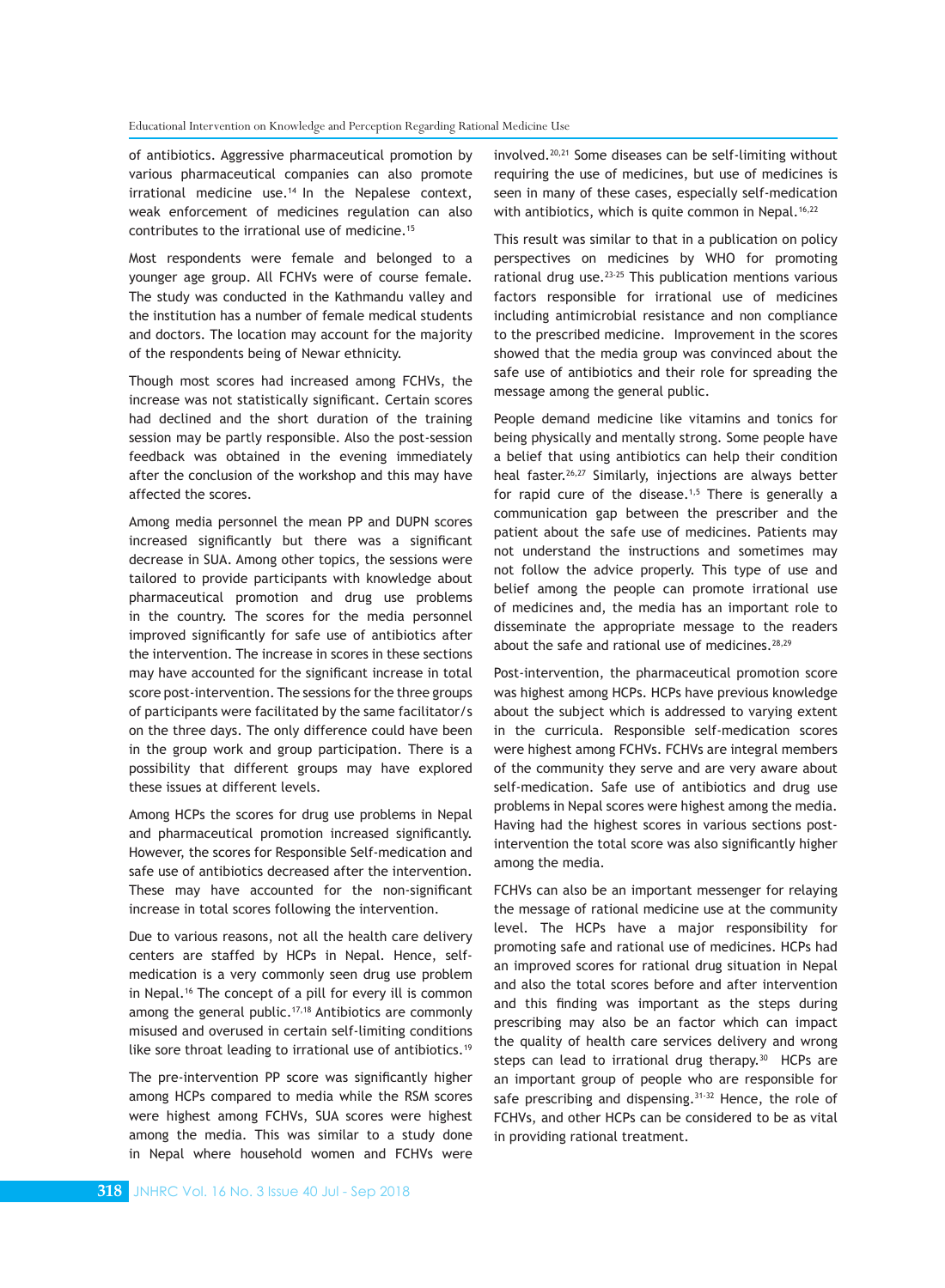A study examining medicine awareness training among school teachers and journalists has also mentioned improvement in knowledge and awareness among the journalists and other participants which is very similar to our study.<sup>33</sup> Educating people through various methods like, leaflets about the medicines use, radio and TV programs, road shows with dramas can be an important for disseminating information about rational use of medicines. Recently, Nepal Medical Council and other health councils have recommended a mandatory continuing medical education session on rational use of medicines for all the registered health care professionals of Nepal. This can further enhance and strengthen the concept of rational use and responsible self medication in the community and the country.

The study had limitations. The number of participants per day was fixed at 20 considering the venue, number of resource persons, and the desirability to provide individual attention and promote interaction among the participants. Formula for sample size calculation was not used. This could impact the strength and generalizability of the study. The questionnaire used was developed by the authors and tested for readability and ease of comprehension among other faculty members. The instrument was not pilot tested among the study participants. The questionnaire was translated from English to Nepali but was not back translated from Nepali to English.

## **CONCLUSIONS**

There were differences in the mean pre-intervention and post-intervention scores among different subgroups. There was no significant increase in scores among FCHVs while some scores increased among media personnel and HCPs. A single session may not be enough to promote significant changes in knowledge and perception. Longer sessions may be required but will be complicated by logistic issues. The retention of knowledge could be measured in future studies. Appropriate and rational medicine use can promote safe drug use in Nepal and could play an important role in decreasing the morbidity and mortality along with the disease burden.

#### **ACKNOWLEDGEMENTS**

The authors take this opportunity to thank all the participants of the study. They also acknowledge the faculty members of the Department of Pharmacology at KIST Medical College for helping to conduct the educational session and the study and the college management for their help. Authors also acknowledge the resource persons, Dr. Ramesh Kanta Adhikari, Dr. Kumud Kumar Kafle, Dr. Sangha Ratna Bajracharya, Dr. Satis Deo, and Mr. Santosh KC, for their kind support for successful conduct of the workshop. Authors thank the University Grants Commission (UGC), Sanothimi for providing the grant for conducting the educational programme.

#### **REFERENCES**

- 1. Jha N, Bajracharya O, Shankar P. Knowledge, attitude and practice towards medicines among school teachers in Lalitpur district, Nepal before and after an educational intervention [BMC Public Health.](https://www.ncbi.nlm.nih.gov/pubmed/23849402) 2013;13:652[.\[DOI\]](https://doi.org/10.1186/1471-2458-13-652)
- 2. World Health Organization. Promoting rational use of medicines: core components WHO policy perspectives on medicine. 2002 Sep;5.
- 3. Amal M, AA Elnour, A Ahmed Ali, Nageeb A.G.M. Hassan, A Shehab, Akshaya S. B. Evaluation of rational use of medicines (RUM) in four government hospitals in UAE. Saudi Pharm J. 2016; 24: 189-196. [DOI][\[Science Direct\]](https://www.sciencedirect.com/science/article/pii/S1319016415000663)
- 4. Annual Report, Department of Health Services 2071/72. [\[Full Text Link\]](http://dohs.gov.np/wp-content/uploads/2016/06/Annual_Report_FY_2071_72.pdf)
- 5. Daphne A. Fresle, Cathy Wolfheim. Global Survey on Public Education in Rational Drug Use. Geneva, March 1997[.\[Full Text Link\]](http://citeseerx.ist.psu.edu/viewdoc/download?doi=10.1.1.623.9653&rep=rep1&type=pdf)
- 6. Joshi MP, Onta S, Khakurel B, Bhattarai K. Rational drug use workshops for consumers in Nepal. Journal of the Institute of Medicine. 1999; 21: 1–81[.\[Full Text Link\]](http://jiom.com.np/index.php/jiomjournal/article/viewFile/54/55)
- 7. Andrajatia R, Tilaqzab A, Supardic S. Factors related to rational antibiotic prescriptions in community health centers in Depok City, Indonesia. J Infect Public Health. 2017; 10: 41-48[.\[DOI\]](https://doi.org/10.1016/j.jiph.2016.01.012)[\[Science Direct\]](https://www.sciencedirect.com/science/article/pii/S187603411600037X)
- 8. Gaash B. Irrational use of antibiotics. Indian Journal for the Practicising Doctor 2008;5(1):25-29.
- 9. World Health Organization. The world medicine situation. World Health Organization; 2004.[FullText Link]
- 10. World Health Organization. Medicines: rational use of medicines. Fact sheet N◦338; 2010. [\[Full Text Link\]](http://www.who.int/mediacentre/factsheets/fs338/en/index.html)
- 11. Laing RO. Rational drug use: an unsolved problem. Trop Doct. 1990; 20: 101-103[.\[DOI\]](https://doi.org/10.1177/004947559002000303)[\[Full Text Link\]](http://journals.sagepub.com/doi/abs/10.1177/004947559002000303?journalCode=tdoa)
- 12. Hogerzeil HV. Promoting rational prescribing: an international perspective. Br J Clin Pharmacol. 1995;39: 1-6[.\[DOI\]](https://doi.org/10.1111/j.1365-2125.1995.tb04402.x)[\[Link\]](https://bpspubs.onlinelibrary.wiley.com/doi/abs/10.1111/j.1365-2125.1995.tb04402.x)
- 13. Hardon A, Geest S van der, eds. The provision and use of drugs in developing countries: a review of studies and annotated bibliography. Amsterdam: Het Spinhuis and HAI-Europe, 1991[.\[Link\]](https://www.cabdirect.org/cabdirect/abstract/19916712300)
- 14. Rohra DK, Gilani AH, Memon IK, Perven G, Khan MT, Zafar H, Kumar R. Critical evaluation of the claims